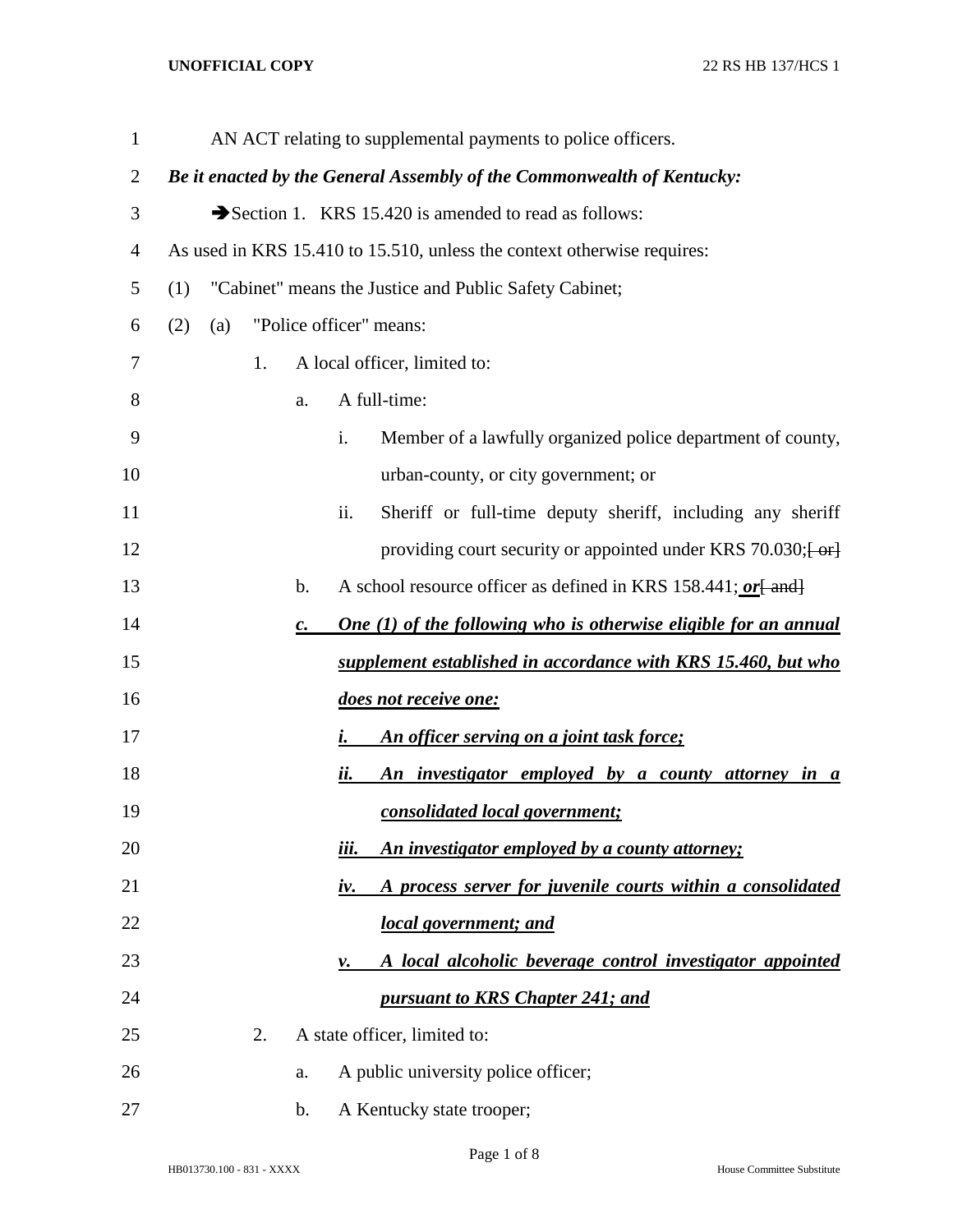| $\mathbf{1}$   |     | A Kentucky State Police arson investigator;<br>c.                                 |
|----------------|-----|-----------------------------------------------------------------------------------|
| $\overline{2}$ |     | A Kentucky State Police hazardous device investigator;<br>d.                      |
| 3              |     | A Kentucky State Police legislative security specialist;<br>e.                    |
| 4              |     | A Kentucky vehicle enforcement officer;<br>f.                                     |
| 5              |     | A Kentucky Horse Park mounted patrol officer, subject to KRS<br>g.                |
| 6              |     | 15.460(1)(f);                                                                     |
| 7              |     | A Kentucky state park ranger, subject to KRS 15.460(1)(f);<br>h.                  |
| 8              |     | An agriculture investigator;<br>i.                                                |
| 9              |     | A charitable gaming investigator;<br>j.                                           |
| 10             |     | An alcoholic beverage control investigator;<br>k.                                 |
| 11             |     | An insurance fraud investigator;<br>1.                                            |
| 12             |     | An Attorney General investigator; [ and]<br>m.                                    |
| 13             |     | A Kentucky Department of Fish and Wildlife Resources<br>n.                        |
| 14             |     | conservation officer, subject to KRS 15.460(1)(e); and                            |
| 15             |     | Any investigator for a Commonwealth's attorney who would<br>о.                    |
| 16             |     | otherwise be eligible for a supplement established in accordance                  |
| 17             |     | with KRS 15.460, but who does not receive one;                                    |
| 18             |     | who is responsible for the prevention and detection of crime and the              |
| 19             |     | enforcement of the general criminal laws of the state;                            |
| 20             |     | "Police officer" does not include any sheriff who earns the maximum<br>(b)        |
| 21             |     | constitutional salary for this office, any special deputy sheriff appointed under |
| 22             |     | KRS 70.045, any constable, deputy constable, district detective, deputy district  |
| 23             |     | detective, special local peace officer, auxiliary police officer, or any other    |
| 24             |     | peace officer not specifically authorized in KRS 15.410 to 15.510;                |
| 25             | (3) | "Police department" means the employer of a police officer;                       |
| 26             | (4) | "Retirement plan" means a defined benefit plan consisting of required employer    |
| 27             |     | contributions pursuant to KRS 61.565, 61.702, or any other provision of law;      |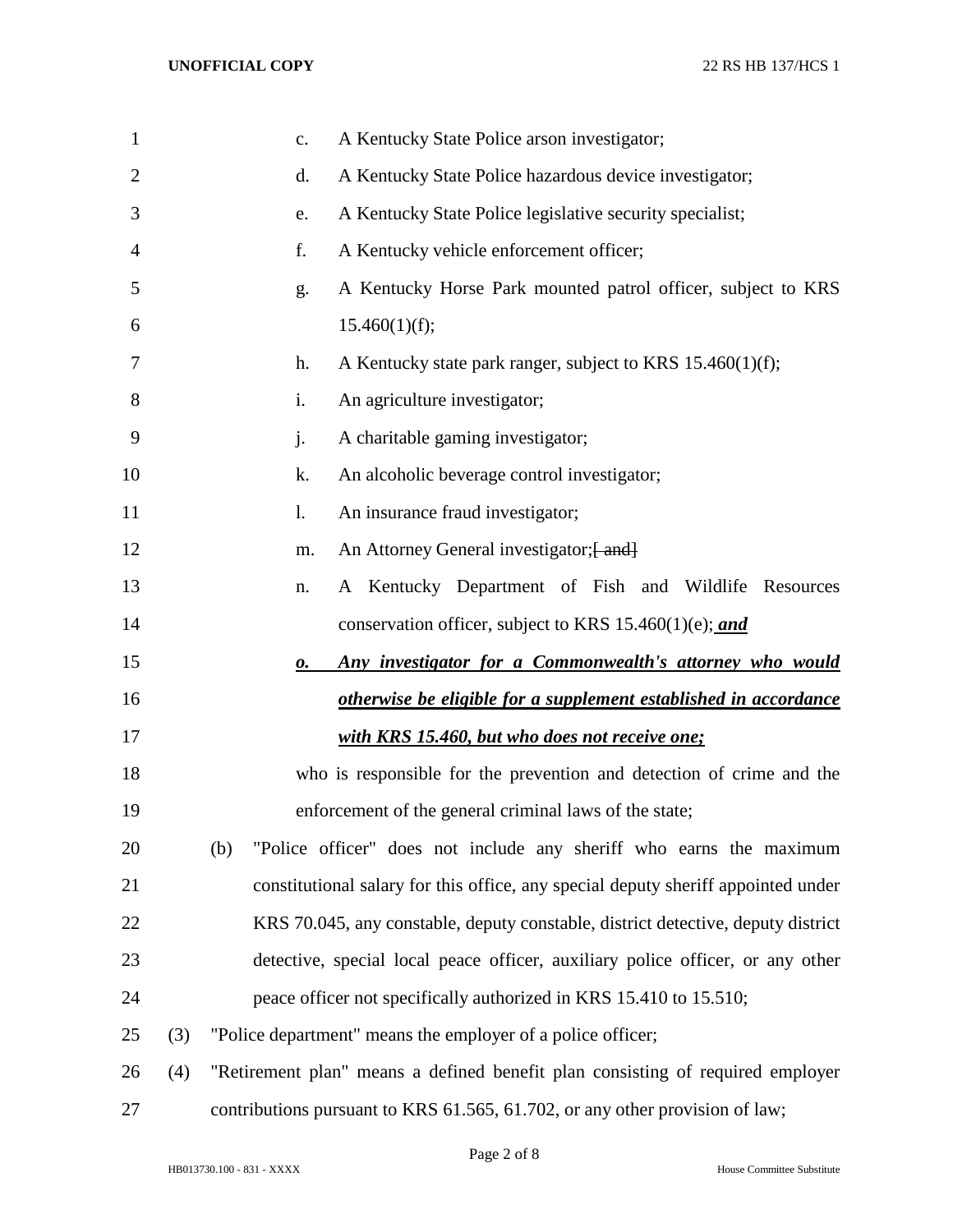## **UNOFFICIAL COPY** 22 RS HB 137/HCS 1

- (5) "Unit of government" means any city, county, combination of cities and counties, public university, state agency, local school district, or county sheriff's office of the Commonwealth; and (6) "Validated job task analysis" means the core job description that describes the minimum entry level requirements, qualifications, and training requirements for peace officers in the Commonwealth, and that is based upon an actual survey and
- study of police officer duties and responsibilities conducted by an entity recognized by the council as being competent to conduct such a study.

9 Section 2. KRS 15.440 is amended to read as follows:

- (1) Each unit of government that meets the following requirements shall be eligible to share in the distribution of funds from the Law Enforcement Foundation Program fund:
- (a) Employs one (1) or more police officers;
- (b) Pays every police officer at least the minimum federal wage;
- (c) Requires all police officers to have, at a minimum, a high school degree, or its equivalent as determined by the council, except that each police officer employed prior to the date on which the officer's police department was included as a participant under KRS 15.410 to 15.510 shall be deemed to have met the requirements of this subsection;
- (d) 1. Requires all police officers to successfully complete a basic training course of nine hundred twenty-eight (928) hours' duration within one (1) year of the date of employment at a school certified or recognized by the council, which may provide a different number of hours of instruction as established in this paragraph, except that each police officer employed prior to the date on which the officer's police department was included as a participant under KRS 15.410 to 15.510 shall be deemed to have met the requirements of this subsection.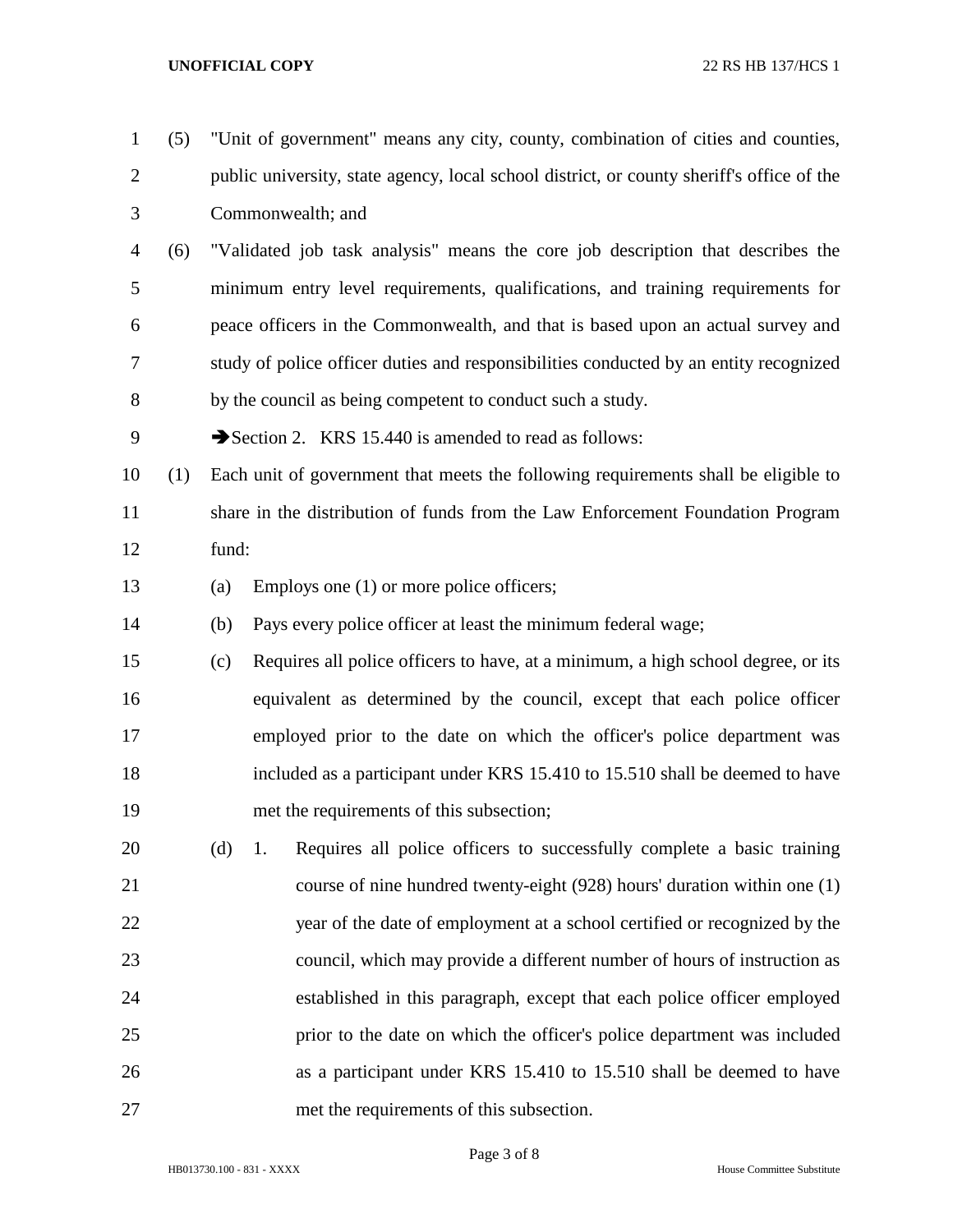| $\mathbf{1}$   | 2. | As the exclusive method by which the number of hours required for        |
|----------------|----|--------------------------------------------------------------------------|
| $\overline{2}$ |    | basic training courses shall be modified from that which is specifically |
| 3              |    | established by this paragraph, the council may, by the promulgation of   |
| $\overline{4}$ |    | administrative regulations in accordance with the provisions of KRS      |
| 5              |    | Chapter 13A, explicitly set the exact number of hours for basic training |
| 6              |    | at a number different from nine hundred twenty-eight (928) hours based   |
| 7              |    | upon a training curriculum approved by the Kentucky Law Enforcement      |
| 8              |    | Council as determined by a validated job task analysis.                  |
| 9              | 3. | If the council sets an exact number of hours different from nine hundred |
| 10             |    | twenty-eight (928) in an administrative regulation as provided by this   |
| 11             |    | paragraph, it shall not further change the number of hours required for  |
| 12             |    | basic training without promulgating administrative regulations in        |
| 13             |    | accordance with the provisions of KRS Chapter 13A.                       |
| 14             | 4. | Nothing in this paragraph shall be interpreted to prevent the council,   |
| 15             |    | pursuant to its authority under KRS 15.330, from approving training      |
| 16             |    | schools with a curriculum requiring attendance of a number of hours that |
| 17             |    | exceeds nine hundred twenty-eight (928) hours or the number of hours     |
| 18             |    | established in an administrative regulation as provided by subparagraphs |
| 19             |    | 2. and 3. of this paragraph. However, the training programs and schools  |
| 20             |    | for the basic training of law enforcement personnel conducted by the     |
| 21             |    | department pursuant to KRS 15A.070 shall not contain a curriculum that   |
| 22             |    | requires attendance of a number of hours for basic training that is      |
| 23             |    | different from nine hundred twenty-eight (928) hours or the number of    |
| 24             |    | hours established in an administrative regulation promulgated by the     |
| 25             |    | council pursuant to the provisions of KRS Chapter 13A as provided by     |
| 26             |    | subparagraphs 2. and 3. of this paragraph.                               |
| 27             | 5. | KRS 15.400 and 15.404(1) and subparagraphs 1. to 4. of this paragraph    |

Page 4 of 8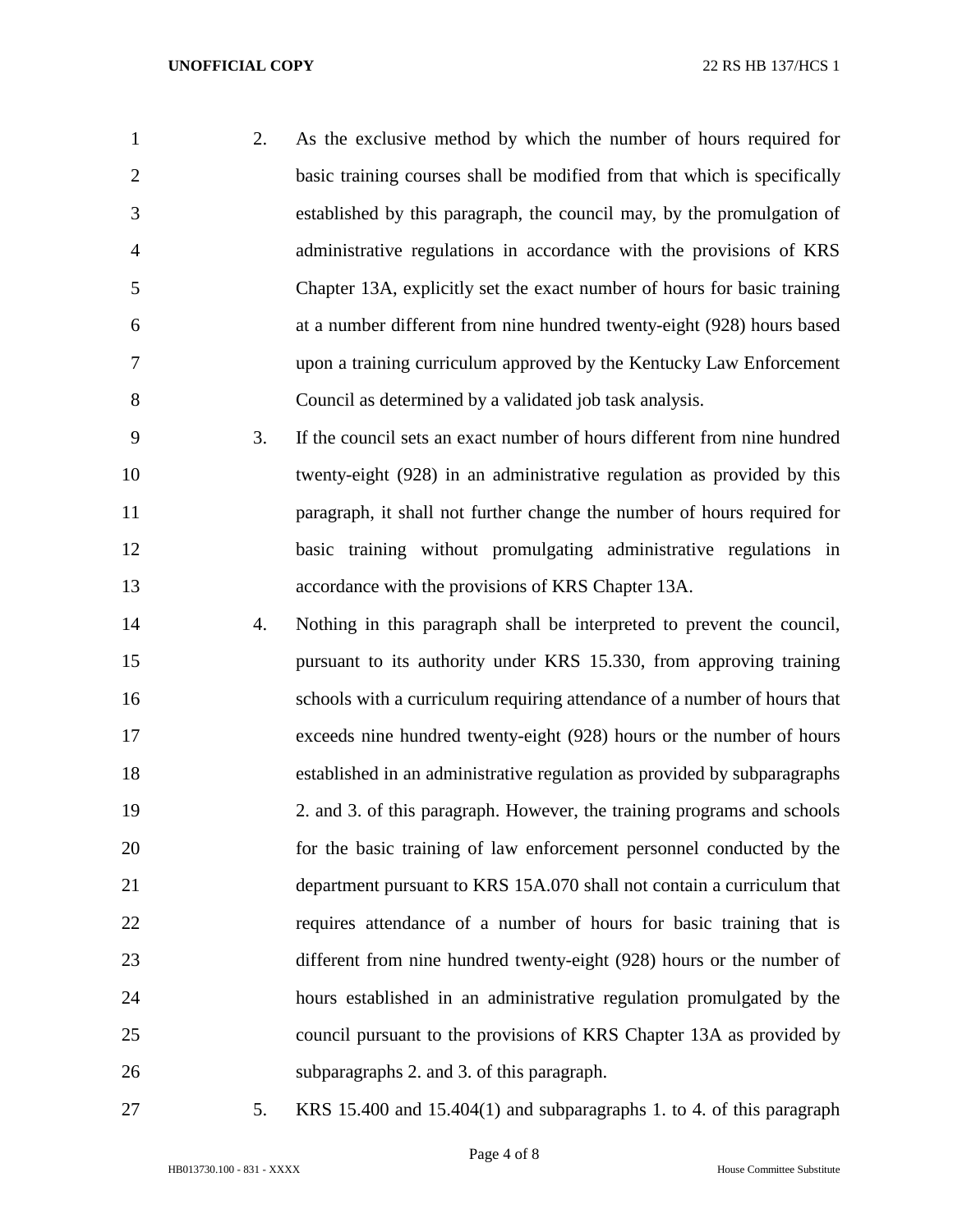| $\mathbf{1}$   | the contrary notwithstanding, the council may, through the<br>to                  |
|----------------|-----------------------------------------------------------------------------------|
| $\overline{2}$ | promulgation of administrative regulations in accordance with KRS                 |
| 3              | Chapter 13A, approve basic training credit for:                                   |
| $\overline{4}$ | Years of service credit as a law enforcement officer with previous<br>a.          |
| 5              | service in another state; and                                                     |
| 6              | Basic training completed in another state.<br>$\mathbf b$ .                       |
| 6.<br>7        | KRS 15.400 and 15.404(1) and subparagraphs 1. to 4. of this paragraph             |
| 8              | the contrary notwithstanding, the council may, through the<br>to                  |
| 9              | promulgation of administrative regulations in accordance with KRS                 |
| 10             | Chapter 13A, approve basic training credit for:                                   |
| 11             | Completion of eight hundred forty-eight (848) hours of training at<br>a.          |
| 12             | a school established pursuant to KRS 15A.070;                                     |
| 13             | $\mathbf b$ .<br>A minimum of fifteen (15) years of experience as a certified law |
| 14             | enforcement instructor at a school established pursuant to KRS                    |
| 15             | 15A.070;                                                                          |
| 16             | Completion of an average of forty (40) hours of Kentucky Law<br>c.                |
| 17             | Enforcement Council approved in-service training annually from                    |
| 18             | January 1, 1997, through January 1, 2020;                                         |
| 19             | Three (3) years of active, full-time service as a:<br>d.                          |
| 20             | i.<br>City, county, urban-county, charter county, consolidated                    |
| 21             | local, or unified local government police officer;                                |
| 22             | Sheriff's deputy, excluding special deputies appointed under<br>ii.               |
| 23             | KRS 70.045;                                                                       |
| 24             | iii.<br>Department of Kentucky State Police officer; or                           |
| 25             | Kentucky Department of Fish and Wildlife Resources<br>iv.                         |
| 26             | conservation officer exercising peace officer powers under                        |
| 27             | KRS 150.090; and                                                                  |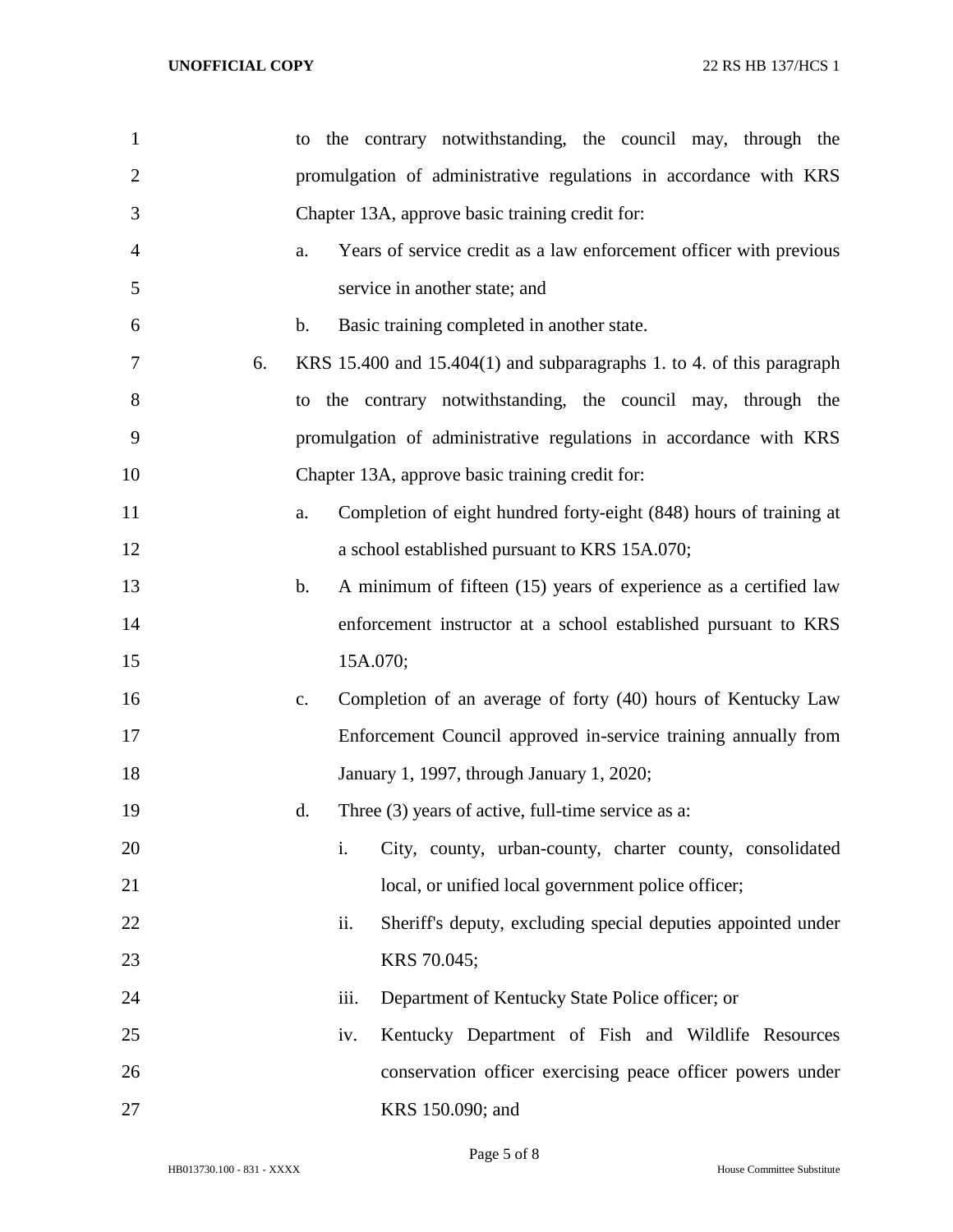| $\mathbf{1}$   |     | e.                                                                                |       | Completion of the:                   |              |         |            |                                                       |                                                                 |
|----------------|-----|-----------------------------------------------------------------------------------|-------|--------------------------------------|--------------|---------|------------|-------------------------------------------------------|-----------------------------------------------------------------|
| $\overline{2}$ |     |                                                                                   | i.    |                                      |              |         |            | Twenty-four (24) hour legal update Penal Code course; |                                                                 |
| 3              |     |                                                                                   | ii.   |                                      |              |         |            |                                                       | Sixteen (16) hour legal update constitutional procedure         |
| 4              |     |                                                                                   |       | course; and                          |              |         |            |                                                       |                                                                 |
| 5              |     |                                                                                   | iii.  |                                      |              |         |            |                                                       | Forty (40) hour basic officer skills course within one (1) year |
| 6              |     |                                                                                   |       | prior to applying for certification; |              |         |            |                                                       |                                                                 |
| 7              | (e) | Requires all police officers to successfully complete each calendar year an in-   |       |                                      |              |         |            |                                                       |                                                                 |
| 8              |     | service training course, appropriate to the officer's rank and responsibility and |       |                                      |              |         |            |                                                       |                                                                 |
| 9              |     | the size and location of the officer's police department, of forty (40) hours'    |       |                                      |              |         |            |                                                       |                                                                 |
| 10             |     | duration, at a school certified or recognized by the council which may include    |       |                                      |              |         |            |                                                       |                                                                 |
| 11             |     | a four (4) hour course which meets the requirements of paragraph (j) of this      |       |                                      |              |         |            |                                                       |                                                                 |
| 12             |     | subsection. This in-service training requirement shall be waived for the period   |       |                                      |              |         |            |                                                       |                                                                 |
| 13             |     | of time that a peace officer is serving on active duty in the United States       |       |                                      |              |         |            |                                                       |                                                                 |
| 14             |     | Armed Forces. This waiver shall be retroactive for peace officers from the        |       |                                      |              |         |            |                                                       |                                                                 |
| 15             |     | date of September 11, 2001;                                                       |       |                                      |              |         |            |                                                       |                                                                 |
| 16             | (f) | Complies with all provisions of law applicable to police officers or police       |       |                                      |              |         |            |                                                       |                                                                 |
| 17             |     | departments, including transmission of data to the centralized criminal history   |       |                                      |              |         |            |                                                       |                                                                 |
| 18             |     | record information system as required by KRS 17.150 and transmission of           |       |                                      |              |         |            |                                                       |                                                                 |
| 19             |     | reports as required by KRS 15.391;                                                |       |                                      |              |         |            |                                                       |                                                                 |
| 20             | (g) | Complies with all rules and regulations, appropriate to the size and location of  |       |                                      |              |         |            |                                                       |                                                                 |
| 21             |     | the police department issued by the cabinet to facilitate the administration of   |       |                                      |              |         |            |                                                       |                                                                 |
| 22             |     | the fund and further the purposes of KRS 15.410 to 15.510;                        |       |                                      |              |         |            |                                                       |                                                                 |
| 23             | (h) | Possesses a written policy and procedures manual related to domestic violence     |       |                                      |              |         |            |                                                       |                                                                 |
| 24             |     | for law enforcement agencies that has been approved by the cabinet. The           |       |                                      |              |         |            |                                                       |                                                                 |
| 25             |     | policy shall comply with the provisions of KRS 403.715 to 403.785. The            |       |                                      |              |         |            |                                                       |                                                                 |
| 26             |     | policy                                                                            | shall | include                              | $\mathbf{a}$ | purpose | statement; | definitions;                                          | supervisory                                                     |
| 27             |     | responsibilities; procedures for twenty-four (24) hour access to protective       |       |                                      |              |         |            |                                                       |                                                                 |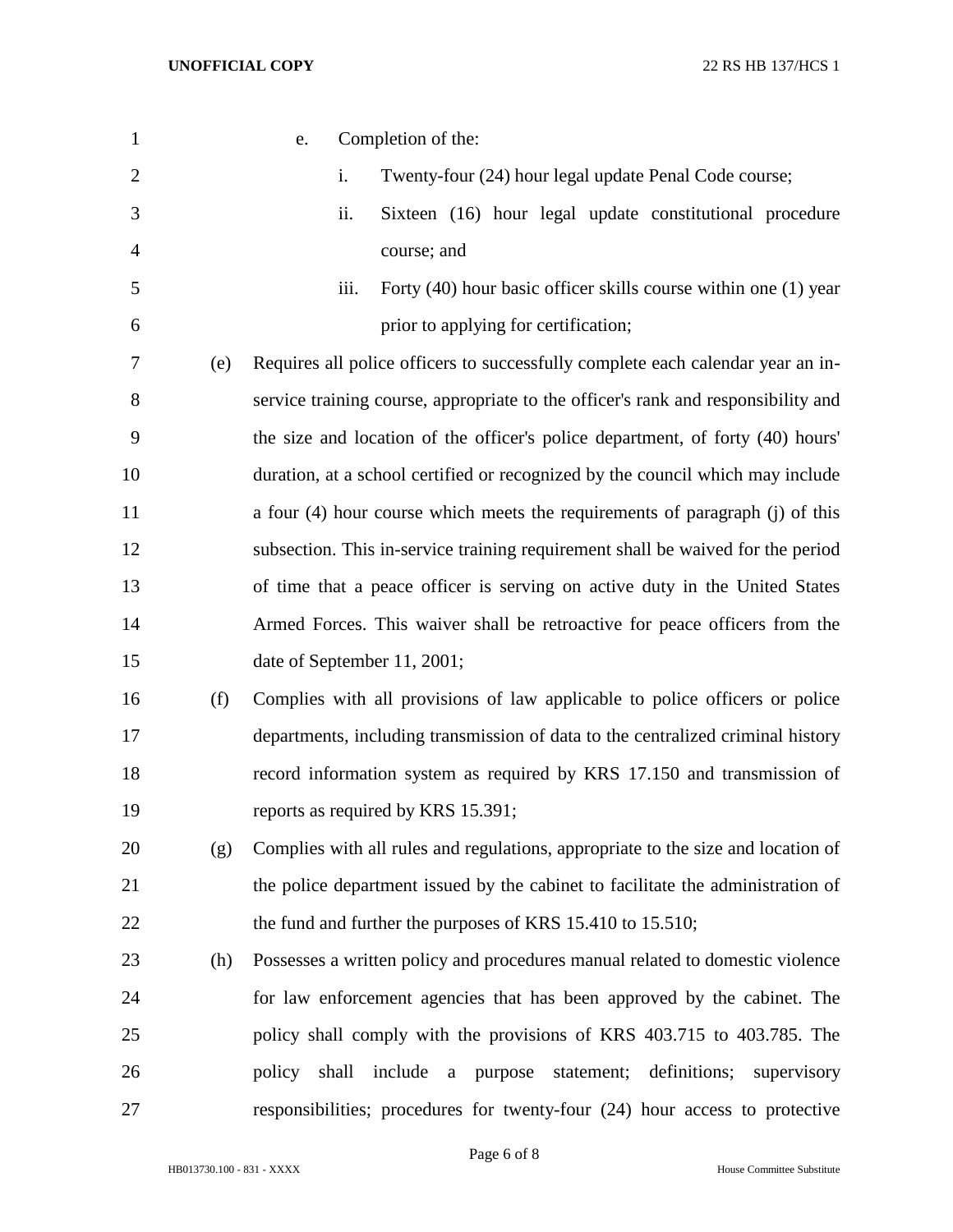| $\mathbf{1}$   |     | orders; procedures for enforcement of court orders or relief when protective      |
|----------------|-----|-----------------------------------------------------------------------------------|
| $\overline{2}$ |     | orders are violated; procedures for timely and contemporaneous reporting of       |
| 3              |     | adult abuse and domestic violence to the Cabinet for Health and Family            |
| $\overline{4}$ |     | Services, Department for Community Based Services; victim rights,                 |
| 5              |     | assistance, and service responsibilities; and duties related to timely completion |
| 6              |     | of records;                                                                       |
| 7              | (i) | Possesses by January 1, 2017, a written policy and procedures manual related      |
| 8              |     | to sexual assault examinations that meets the standards provided by, and has      |
| 9              |     | been approved by, the cabinet, and which includes:                                |
| 10             |     | A requirement that evidence collected as a result of an examination<br>1.         |
| 11             |     | performed under KRS 216B.400 be taken into custody within five (5)                |
| 12             |     | days of notice from the collecting facility that the evidence is available        |
| 13             |     | for retrieval;                                                                    |
| 14             |     | 2.<br>A requirement that evidence received from a collecting facility relating    |
| 15             |     | to an incident which occurred outside the jurisdiction of the police              |
| 16             |     | department be transmitted to a police department with jurisdiction                |
| 17             |     | within ten (10) days of its receipt by the police department;                     |
| 18             |     | 3.<br>A requirement that all evidence retrieved from a collecting facility under  |
| 19             |     | this paragraph be transmitted to the Department of Kentucky State                 |
| 20             |     | Police forensic laboratory within thirty (30) days of its receipt by the          |
| 21             |     | police department;                                                                |
| 22             |     | A requirement that a suspect standard, if available, be transmitted to the<br>4.  |
| 23             |     | Department of Kentucky State Police forensic laboratory with the                  |
| 24             |     | evidence received from a collecting facility; and                                 |
| 25             |     | A process for notifying the victim from whom the evidence was<br>5.               |
| 26             |     | collected of the progress of the testing, whether the testing resulted in a       |
| 27             |     | match to other DNA samples, and if the evidence is to be destroyed. The           |